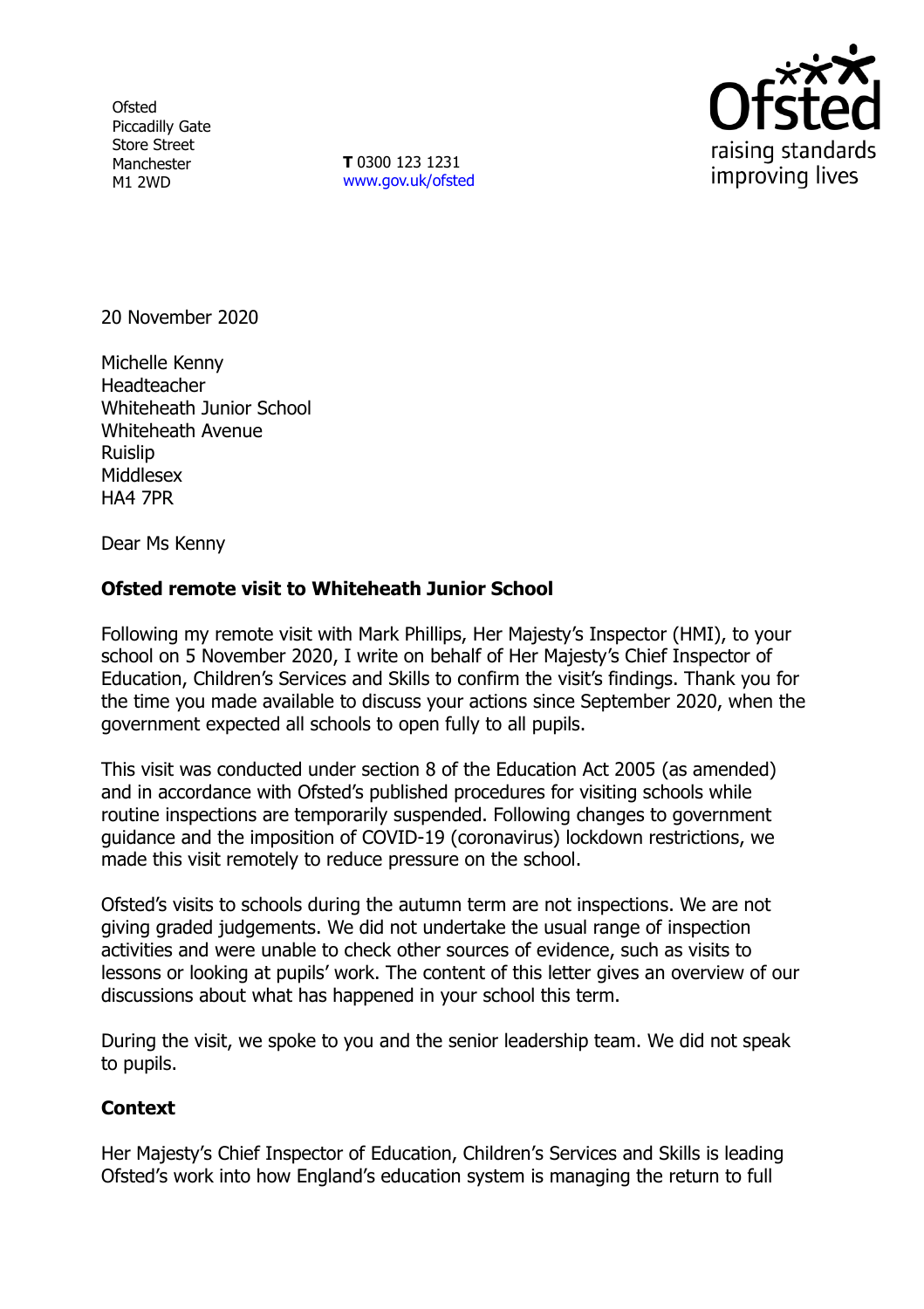

education for pupils, following an extended break in formal schooling due to the COVID-19 pandemic.

In undertaking this focused work, HMI are visiting a broad range of schools. HMI will visit a sample of:

- approximately 1,200 schools across all Ofsted grades (outstanding, good, requires improvement and inadequate)
- maintained schools, academies and free schools, special schools and centres of alternative provision, including those in cities, and coastal, town or rural communities.

The information from this visit will feed into Ofsted's national reporting so that the insights can be shared with the government and the education sector. We did not find any significant concerns during the visit. In such a case, an inspection report would be published on our website and available to parents and carers.

We did not consider your response to COVID-19 during the spring and summer terms 2020, when the school was not open to all pupils.

## **From this visit, inspectors noted that:**

- The school opened to all pupils on 3 September 2020.
- Pupils' attendance is at a similar level to normal for this time of year. All pupils attend the school full time.
- All pupils attending the school are studying the same subjects as they usually would.
- Teachers have made changes to what pupils learn in some subjects. For example, in physical education lessons there is a greater focus on yoga and fitness. In music, pupils learn to use instruments, including the guitar, but do not currently use woodwind instruments.
- $\blacksquare$  In science, pupils do not carry out their own experiments. They observe teachers who undertake practical investigations. Leaders intend that pupils will start doing their own experiments in the spring term.
- Teachers have given pupils in Years 3 to 6 tests in reading, writing and mathematics. The findings have been used by teachers to provide additional support to identified pupils in these subjects. Leaders intend to give pupils additional tests later in the autumn term.
- $\blacksquare$  Teachers provide additional phonics sessions to pupils in Year 3. They prioritise the revision of phonics knowledge pupils may have missed out on during the period when schools were only open to some children due to COVID-19 restrictions.